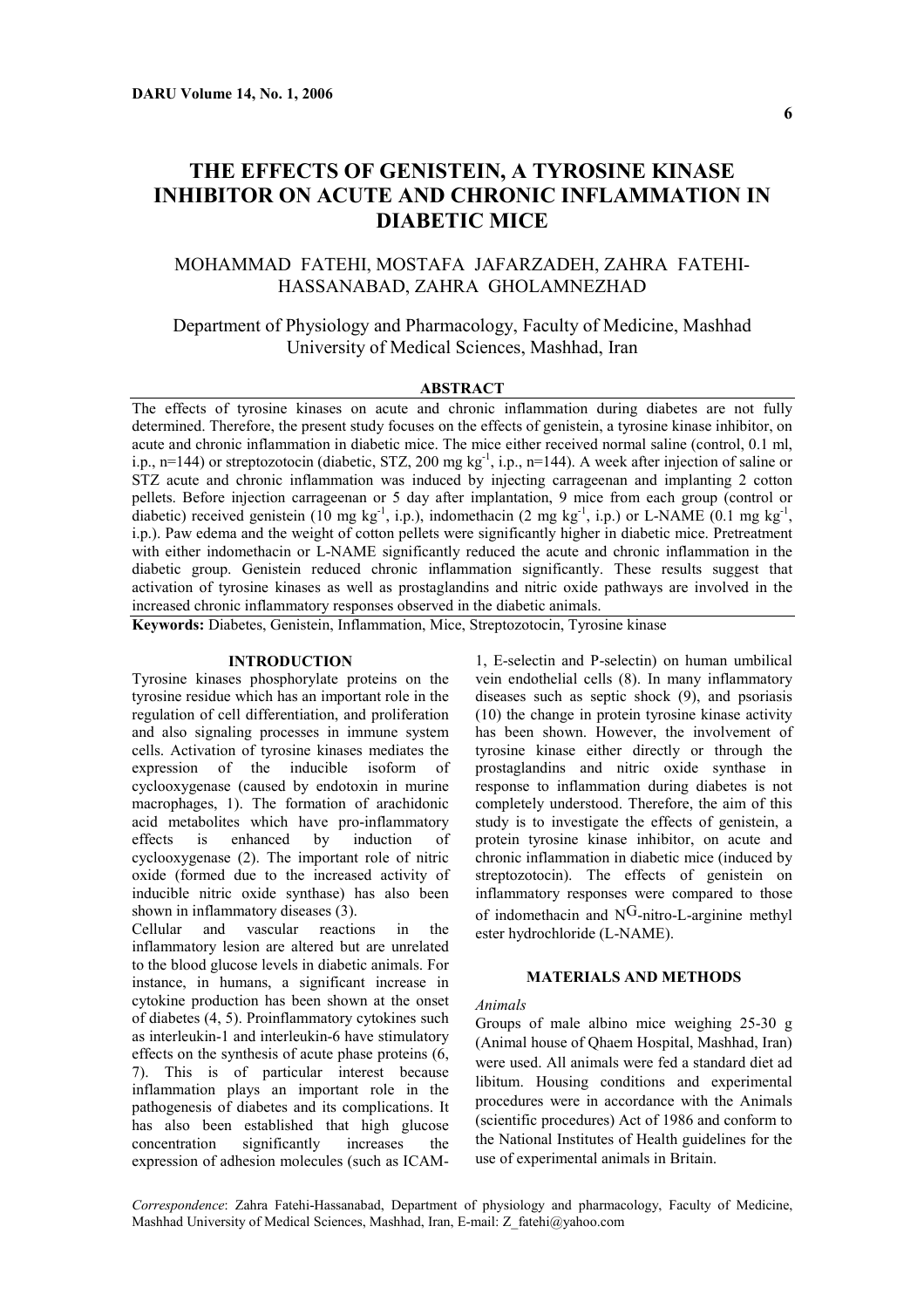## *Drugs*

The following drugs were used; streptozotocin (Pharmacia & Upjohn Company, Kalamazoo, USA), ketamine (Rotexmedica, Germany), genistein, carrageenan,  $N<sup>G</sup>$ -nitro-L-arginine methyl ester hydrochloride, dimethyl sulphoxide (DMSO) and xylazine were obtained from Sigma Laboratories. All solutions were freshly prepared in normal saline. Except genistein which dissolved in DMSO, in a final dose of 0.01/100 g body weight, other drugs were dissolved in distilled water and then diluted with normal saline.

## *Induction of diabetes*

Diabetes was induced by injection of streptozotocin (STZ, 200 mg  $kg^{-1}$ , dissolved in 0.2 ml of normal saline, i.p.) as previously described (11 and 12). Control mice received similar volumes of normal saline by the same route. Mice with serum glucose levels above 400 mg dl<sup>-1</sup> were considered diabetic.

## *Carrageenan-induced paw edema in mice (acute inflammation)*

Inflammation was induced in the hind paw of mice by injection of 0.05 ml of 1% carrageenan S.c. in the sub plantar region. Mice were randomly divided into different groups (Table 1A). The hind paw volume was measured before and after the challenge plethysmometrically at 60, 150, 300 and 1440 min. Results are expressed as the increase in paw volume (ml) which was calculated by subtraction of the basal volume.

## *Cotton pellet granuloma in mice (chronic inflammation)*

Chronic inflammation was produced by cotton pellet induced granuloma in mouse by the method which was previously described (13). Mice were randomly divided into different groups (Table 1B). Briefly, under anesthesia (ketamine, 65 mg kg-1 and xylazine,  $6.5 \text{ mg kg}^{-1}$ , i.p.) two sterilized cotton pellets (density cotton) weighing 30 mg were implanted subcutaneously in the groin region of mice, one on each side (n=144). These cotton pellets were sterilized in an air oven at 121°C for 20 minute before the use. The animals were sacrificed on the 8th day. The granulation tissues with cotton pellets were dried at  $60^{\circ}$ C overnight and then dry weight was recorded. The weight of the cotton pellets before implantation was subtracted from the weight of the dried, dissected pellets.

#### *Statistical analysis of data*

Results are expressed throughout as means± S.E.M. and were analyzed by one way ANOVA followed by a Tukey-Kramer multiple comparison test (for comparison of the volume of paw and weight of the cotton pellets in different groups). A P value of less than 0.05 was considered to be significant.

### **RESULTS**

Injection of streptozotocin to the mice clearly caused an increase in the plasma glucose level as well as polydipsy and polyuria.

#### *Diabetes and acute inflammation*

One week after intraperitoneal administration of either normal saline or streptozotocin (200 mg kg-1 , i.p.) to the mice, carrageenan was injected. The hind paw edema induced by carrageenan injection was significantly higher in the diabetic mice at all time intervals (Table 2). However, pretreatment of diabetic mice with either indomethacin (2 mg  $kg^{-1}$ , i.p.) or L-NAME (0.1 mg  $kg^{-1}$ , i.p.) prior to the carrageenan injection, but not genistein (10 mg  $kg^{-1}$ , i.p.), significantly reduced the level of paw edema (Table 2).

## *Diabetes and chronic inflammation*

The weight of cotton pellets granuloma, a marker of chronic inflammation, was significantly higher in the diabetic mice in comparison to the control (control:  $172 \pm 17$  mg, diabetes:  $268 \pm 11$ mg, P<0.001, Fig. 1). However, pretreatment of mice with genistein  $(10 \text{ mg kg}^{-1}, 1 \text{ p.})$  showed a non-significant anti-inflammatory effect in the control but a significant effect in the diabetic mice (genistein + diabetes:  $180±9$  mg,  $P < 0.0001$  vs. diabetes, Fig. 1) groups. The anti-inflammatory effect of genistein in diabetic mice was comparable to those of L-NAME  $(0.1 \text{ mg kg}^{-1})$ i.p., Fig. 1) and less than indomethacin  $(2 \text{ mg kg}^{-1})$ , i.p.).



**Figure1.** Mean  $\pm$  S.E.M of the weight of cotton pellets (mg), in different groups of mice (n= 9 in each group). One way ANOVA followed by a Tukey-Kramer multiple comparison test was applied to compare the data which showed a significant difference  $(P<0.001)$ between diabetic mice who received genistein and L-NAME in compare to diabetes alone (\*\*\* P<0.001 vs. diabetes).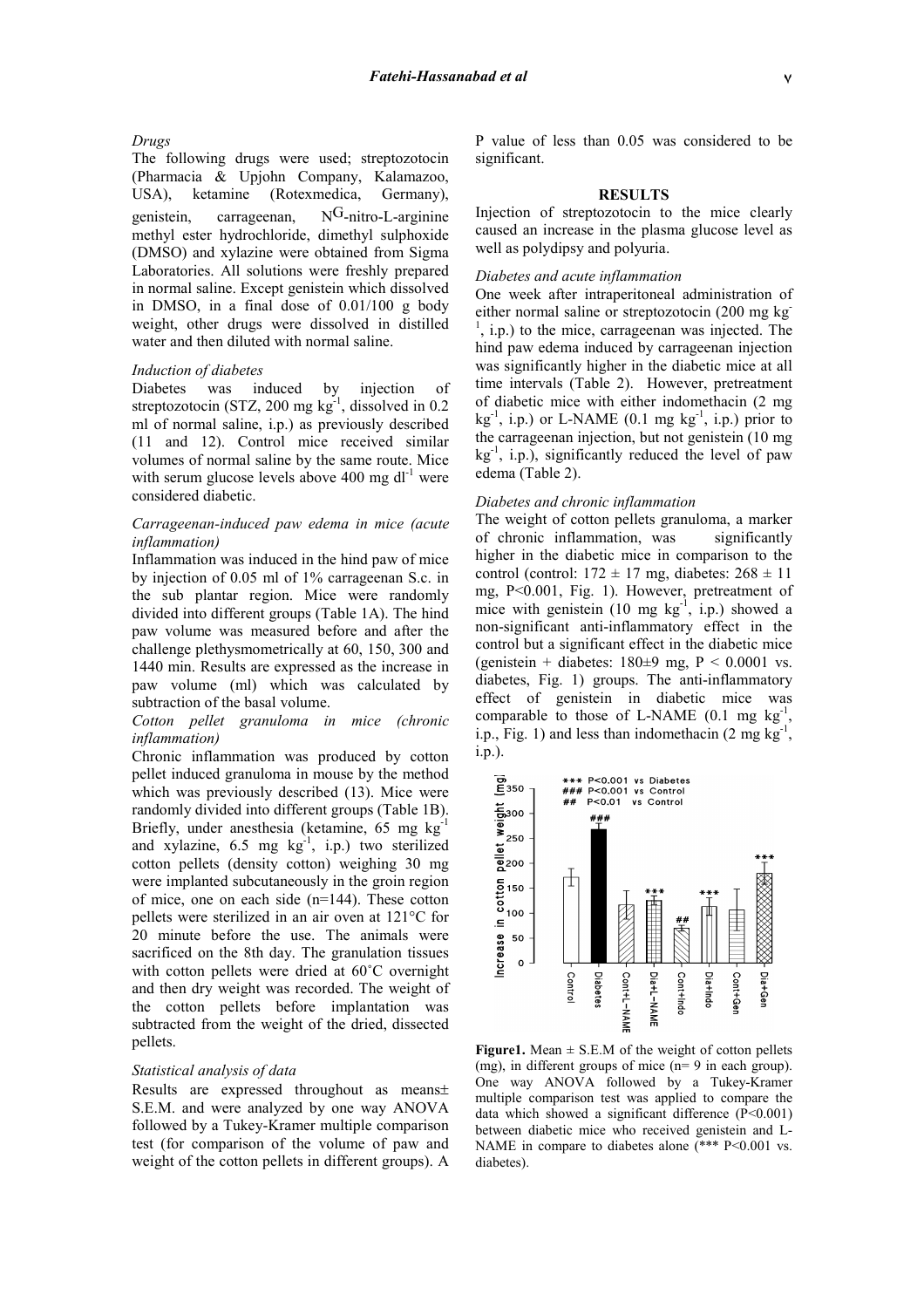| <b>Animal groups</b>      | N           | <b>Treatment</b>                                                                                                                                    |  |  |  |  |
|---------------------------|-------------|-----------------------------------------------------------------------------------------------------------------------------------------------------|--|--|--|--|
| Control                   | 9           | received saline, 0.2 ml, i.p.                                                                                                                       |  |  |  |  |
| <b>Diabetes</b>           | 9           | received 200 mg kg $^{-1}$ of STZ, i.p.                                                                                                             |  |  |  |  |
| $Control + genistein$     | 9           | received saline, 0.2 ml, i.p. $+10$ mg kg <sup>-1</sup> of genistein, administered 2h<br>prior to the carrage enan injection, i.p.                  |  |  |  |  |
| Diabetes $+$ genistein    | 9           | received 200 mg kg <sup>-1</sup> of STZ, i.p. $+10$ mg kg <sup>-1</sup> of genistein, administered<br>2h prior to the carrageman injection, i.p.    |  |  |  |  |
| $Control + indomethacin$  | $\mathbf Q$ | received saline, 0.1 ml, i.p. and indomethacin 2 mg $kg^{-1}$ , administered 30<br>min prior to the carrageenan injection, i.p.                     |  |  |  |  |
| $Diabetes + indomethacin$ | 9           | received 200 mg kg <sup>-1</sup> of STZ, i.p. + indomethacin 2 mg kg <sup>-1</sup> , administered<br>30 min prior to the carrageman injection, i.p. |  |  |  |  |
| $Control + L-NAME$        | 9           | received saline, 0.2 ml, i.p. and L-NAME 0.1 mg kg <sup>-1</sup> , administered 30<br>min prior to the carrageman injection, i.p.                   |  |  |  |  |
| $Diabetes + L-NAME$       | 9           | received 200 mg kg $^{-1}$ of STZ, i.p. + L-NAME 0.1 mg kg $^{-1}$ , administered<br>30 min prior to the carrageman injection, i.p.                 |  |  |  |  |

**Table 1 (A).** Different experimental groups in acute inflammation and B. in chronic inflammation.

**Table 1 (B).** Different experimental groups in chronic inflammation*.*

| <b>Animal groups</b>     | N | <b>Treatment</b>                                                                                                      |  |  |  |  |
|--------------------------|---|-----------------------------------------------------------------------------------------------------------------------|--|--|--|--|
| Control                  | 9 | received saline, 0.2 ml, i.p.                                                                                         |  |  |  |  |
| <b>Diabetes</b>          | 9 | received 200 mg kg $^{-1}$ of STZ, i.p.                                                                               |  |  |  |  |
| $Control + genistein$    | 9 | received saline, 0.2 ml, i.p. + 10 mg kg $^{-1}$ of genistein, i.p. injected at day 5<br>of implantation              |  |  |  |  |
| Diabetes $+$ genistein   | 9 | received 200 mg kg $^{-1}$ of STZ, i.p. + 10 mg kg $^{-1}$ of genistein, i.p. injected<br>at day 5 of implantation    |  |  |  |  |
| $Control + indomethacin$ | 9 | received saline, 0.2 ml, i.p and indomethacin 2 mg kg <sup>-1</sup> , i.p. at day 5 of<br>implantation                |  |  |  |  |
| Diabetes + indomethacin  | 9 | received 200 mg kg <sup>-1</sup> of STZ, i.p. + indomethacin 2 mg kg <sup>-1</sup> , i.p. at day 5<br>of implantation |  |  |  |  |
| $Control + L-NAME$       | 9 | received saline, $0.2$ ml, i.p and L-NAME $0.1$ mg kg <sup>-1</sup> , i.p. at day 5 of<br>implantation                |  |  |  |  |
| Diabetes + L-NAME        | 9 | received 200 mg kg $^{-1}$ of STZ, i.p. + L-NAME 0.1 mg kg $^{-1}$ , i.p. at day 5 of<br>implantation                 |  |  |  |  |

Table 2. Mean  $\pm$  S.E.M of amounts of increase in the hind paw volume after carrageenan injection in different groups of mice.

| Time             | Control        | Diabetes        | $Cont +$      | $Dia +$                     | $Cont +$        | $Di^{\dagger}$             | $Cont +$       | $Di^{\dagger}$ |
|------------------|----------------|-----------------|---------------|-----------------------------|-----------------|----------------------------|----------------|----------------|
| (min)            |                |                 | L-NAME        | L-NAME                      | Indo            | Indo                       | Gen            | Gen            |
| $\boldsymbol{0}$ | 0.00           | 0.00            | 0.00          | 0.00                        | 0.00            | 0.00                       | 0.00           | 0.00           |
| 60               | $7.8 \pm 0.8$  | $12\pm1.2**$    | $8\pm2.8$     | $10\pm1.4$                  | $8.3 \pm 1.5$   | $8.1 \pm 1.2$ <sup>#</sup> | $6.3 \pm 1.3$  | $10.6 \pm 1.6$ |
| 150              | $8.1 \pm 1.3$  | $15.6\pm1.6***$ | $5.7 \pm 1.9$ | $9.3 \pm 1.83$ <sup>#</sup> | $4.1 \pm 1.1^*$ | 9 9 $\pm$ 1 5 <sup>#</sup> | $9.7 \pm 2.4$  | $17\pm1.9$     |
| 300              | $131 \pm 1.7$  | $21\pm0.9***$   | $11 \pm 1.1$  | $12\pm1.3^{\#}$             | $8 \pm 1.9*$    | $12\pm 0.8$                | $13\pm1.8$     | $23.6 \pm 2$   |
| 1440             | $19.3 \pm 1.2$ | $26\pm2**$      | $16 \pm 1.7$  | $14\pm 0.9^{\#}$            | $12\pm2*$       | $14\pm1.1^{\#}$            | $14.8 \pm 1.4$ | $27\pm 2$      |

\* P < 0.05, \*\* P < 0.01, \*\*\* P < 0.001 vs. Control, and  $\#$  P < 0.05 vs. Diabetes.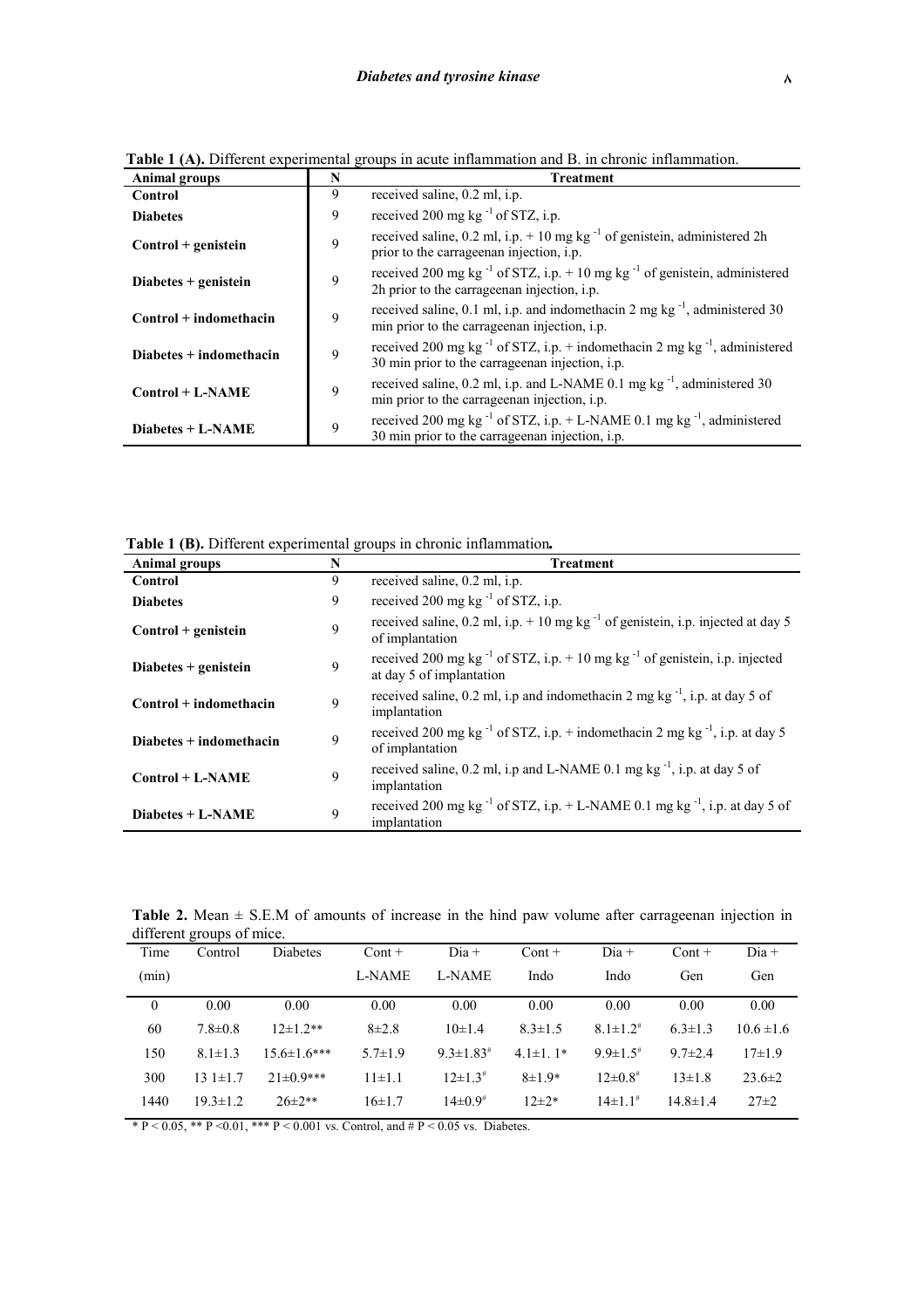## **DISCUSSION**

In the present study plasma glucose levels were significantly higher in diabetic mice which confirm results of the previous studies (14, 15). The relation of different mediators of inflammation such as C-reactive protein, tumor necrosis factor- $\alpha$  and interleukin-6 and metabolic syndrome such as diabetes previously has been shown (16). It has been shown that different type of diabetes has different effects on inflammatory responses; for instance in some studies diabetes were attenuated (17, 18) or unchanged (19), while in others diabetes increased the inflammatory responses (4, 5, 8). In the present work it is shown that the response to carrageenan (injected into the paw) and cotton pellet implantation were significantly increased in diabetic mice. Edema formation due to carrageenan in the rat paw is biphasic event (19, 20). The early phase (1-2 h) is attributed to the release of histamine, serotonin and the increase of prostaglandin (PG) synthesis in the surroundings of the damaged tissues while the late phase is mainly mediated by bradykinin, leukotrienes, polymorphonuclear cells and PGs which are produced in tissue macrophages. In diabetic mice administration of indomethacin significantly reduces the volume of paw edema at all time intervals, whereas pretreatment with L-NAME caused a non-significant reduction at 60 min (after carrageenan injection) and a significant reduction in other time intervals (Table 2). Previous studies have shown that nitric oxide synthase inhibitors reduce the development of carrageenan-induced inflammation which support a role for nitric oxide in the pathophysiology of this model of inflammation (22, 23, 24). The ineffectiveness of L-NAME in early phase of inflammation does not seem to be due to the dosage and route of administration since it has previously been shown that this amount of L-NAME could significantly reduce the inflammation in septic rats (9). One possible explanation is that the amount of other mediators rather than nitric oxide is important in diabetic mice in the early phase of acute inflammation (induced by carrageenan injection). However,

further studies are required to find out the exact mechanism. In the present study, inhibition of tyrosine kinase by genistein could not reduce the volume of paw edema in the diabetic mice. Recently, it has been shown that inhibition of tyrosine kinase significantly reduces the acute and chronic inflammation in normal rats (25) as well as in septic rats (9). The reason for the discrepancy between present and the previous results (9) and others (25) is not clear. One possible explanation might be the difference between the amount of inflammatory mediators and also the type of inhibitor (tyrphostin AG-126 in Cuzzocrea et al's study, 25) which has been used. However, further investigations are needed to clarify these differences. Although, genistein failed to change the acute inflammation in diabetic mice but it can significantly reduce the chronic inflammation which is induced by the cotton pellet implantation. The inflammatory granuloma is a typical feature of the established chronic inflammatory reactions (26) and the dry weight of the pellet correlates well with the amount of granulomatous tissues (27). To compare the anti-inflammatory effects of genistein, indomethacin, a prostaglandin synthase inhibitor, and L-NAME, a nitric oxide synthase inhibitor, were used. As it was shown, the effect of genistein in reduction of inflammation was comparable to those of L-NAME but less than indomethacin.

Although plasma concentration of genistein in the present study was not measured, but in past study (9) using the same protocol, it was found that it can inhibit tyrosine kinase in vivo (9) and in vitro (28). However other mechanisms such as antioxidant effects might mediate the antiinflammatory effects of genistein (29).

In conclusion, these observations provide evidence to our knowledge for the first time that tyrosine kinases play a significant role in chronic but not acute inflammation in diabetic animal. Further studies will be undertaken to investigate the effects of tyrosine kinase inhibitors on other kind of inflammation (such as formaldehyde induced paw edema) and in different animal models.

#### **REFERENCES**

- 1. Akarasereenont P, Mitcchell La, Bakhle YS, Thiemermann C, Vane JR, Comparison of the induction of cyclo-oxygenase and nitric oxide synthase by endotoxin in endothelial cells and macrophages. Eur J Pharmacol 1995; 273: 121-8.
- 2. Sautebin L, Ialenti A, Di Rosa M. Relationship between nitric oxide and prostaglandins in carrageenin pleurisy. Biochem Pharmacol 1998; 55: 1113-7.
- 3. Cuzzocrea S., Zingarelli, B., Gilard E, Hake P. Salzman AL, Szabo C. Anti-inflammatory effects of mercaptoethylguanidine, a combined inhibitor of nitric oxide synthase and peroxynitrite scavenger, in carrageenan-induced models of inflammation. Free Rad Biol Med. 1998; 24: 450-9.
- 4. Ciampolillo A, Guastamacchia E, Caragiulo L, Lollino G, De Robertis O, Latanzi V, Giorgino R, In vivo secretion of interleukin-1 beta and interferon-gamma by peripheral blood lymphomononuclear